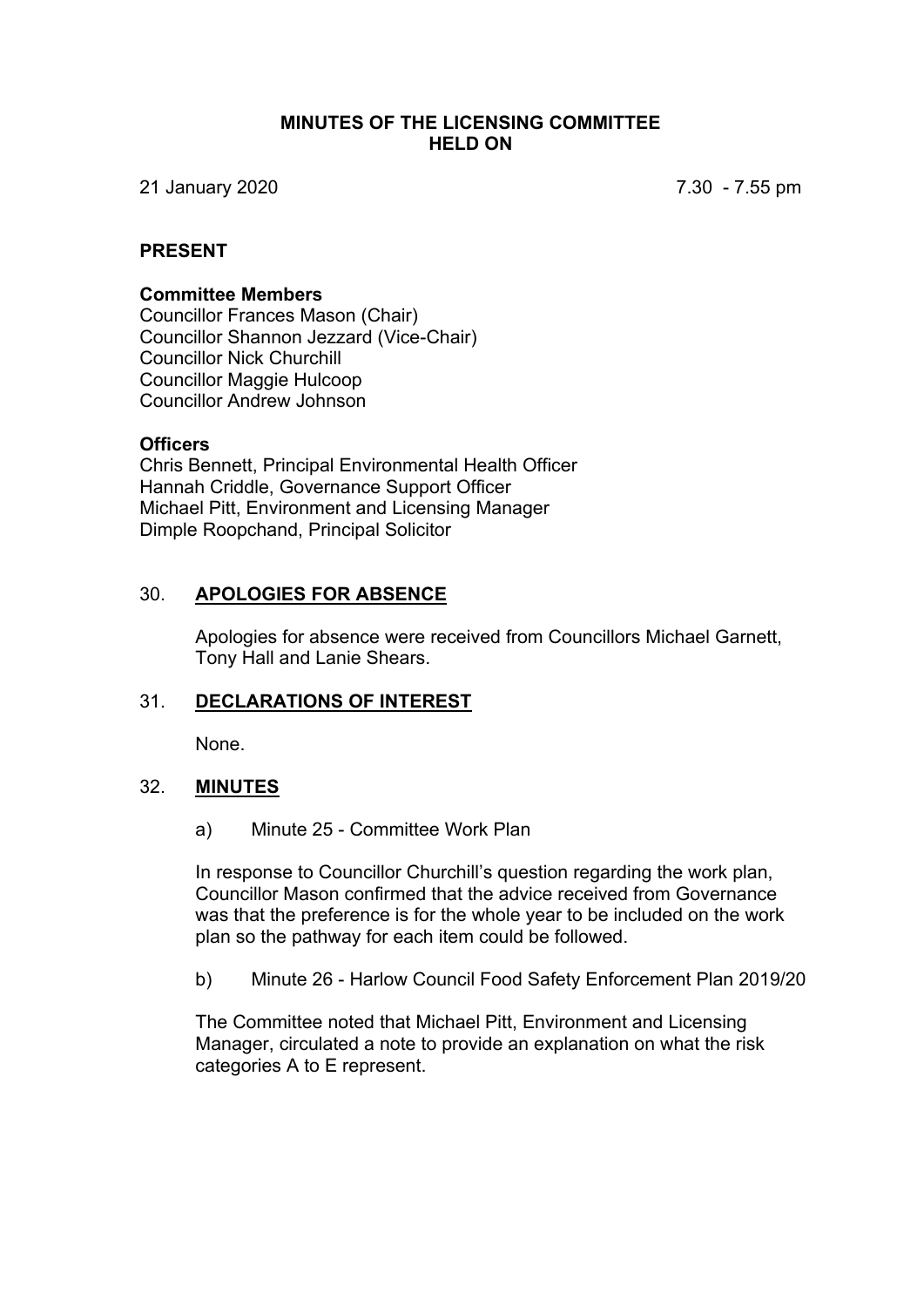# 33. **MATTERS ARISING**

Michael Pitt advised the Committee that the consultation on electronic payment of fares in Hackney Carriage and Private Hire Vehicles had gone live. Consultation finishes on 14 February 2020.

### 34. **WRITTEN QUESTIONS AND PETITIONS**

Councillor Mason confirmed a petition had been received on electronic payment in Hackney Carriage and Private Hire Vehicles. It did not have enough signatures to trigger the petitions procedure, however, the number of signatures had been considered as significant for the matter. The petition would therefore be considered as part of the consultation which had gone live. The Council had written to the lead petitioner to confirm this.

# 35. **COMMITTEE WORK PLAN**

The Committee noted that Electronic Payment of Fares in Hackney Carriage and Private Hire Vehicles – Outcome of Consultation needs to be added to the work plan for the committee on 10 March 2020.

Michael Pitt advised the Committee that updated Licensing Committee Terms of Reference would be brought to the next meeting for recommendation to Full Council.

### 36. **CONSIDERATIONS REGARDING CCTV IN HACKNEY CARRIAGE AND PRIVATE HIRE VEHICLES**

The Committee received a report on an overview of matters relevant to any licensing requirements regarding the use of CCTV in Hackney Carriage and Private Hire Vehicles. Councillor Johnson requested further details on the estimated prices provided in paragraphs 24 and 25.

### **RESOLVED that:**

- **A** The Committee noted the report.
- **B** A further report would be presented to the Committee following the publication of guidance arising from the Department for Transport's consultation "Taxi and Private Hire Vehicles Licensing: Protection of Users, Statutory Guidance for Licensing".

### 37. **REFERENCES FROM OTHER COMMITTEES**

None.